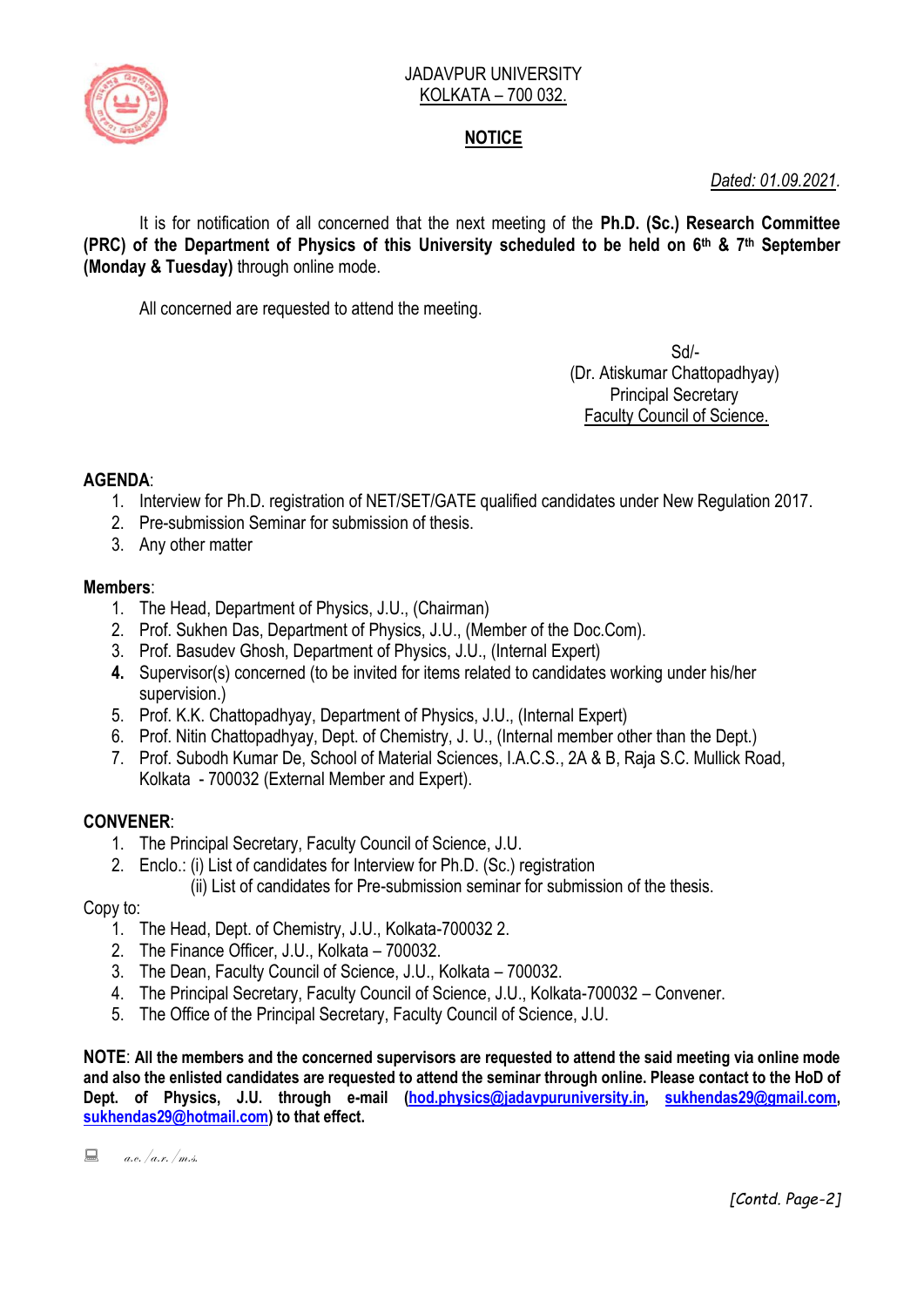*[Page-2]*

#### **(1) LIST OF CANDIDATES FOR INTERVIEW UNDER NEW REGULATION THROUGH ONLINE**

|                                                                    |                                                                               | ┺                                      |                                       |                                                                                             |  |
|--------------------------------------------------------------------|-------------------------------------------------------------------------------|----------------------------------------|---------------------------------------|---------------------------------------------------------------------------------------------|--|
| <b>Mode of Interview: Online</b><br>Date: 6th & 7th September 2021 |                                                                               |                                        |                                       |                                                                                             |  |
| SI.<br>No.                                                         | Name of the Candidate with<br>Ref. No.                                        | <b>Name of the Supervisor</b>          | <b>Email id of the Candidate</b>      | Whether<br>qualified in<br><b>NET/SET/GATE</b><br>or any other<br>equivalent<br>examination |  |
| $\mathbf{1}$                                                       | <b>MD. GOLAM MAFUZ</b><br>[FS/Ph.D./Phys/P-II/01/2021 dtd.<br>12/04/21]       | Dr. Sk. Saiyad Ali, JU                 | golammafuzgm@gmail.com                | <b>GATE</b>                                                                                 |  |
| 2.                                                                 | <b>SAMANTA PAL</b><br>[FS/Ph.D./Phys/P-II/02/2021 dtd.<br>12/04/21]           | Dr. Prabir Pal, CGCRI                  | sp9474@gmail.com                      | <b>NET</b>                                                                                  |  |
| 3.                                                                 | <b>SK FIROJ HAQUE</b><br>[FS/Ph.D./Phys/P-II/03/2021 dtd.<br>13/04/21]        | Prof. Joydeep Chowdhury,<br>JU         | skfiroj8108@gmail.com                 | NET, SET                                                                                    |  |
| 4.                                                                 | <b>SURAJ ALI</b><br>[FS/Ph.D./Phys/P-II/04/2021 dtd.<br>19/04/211             | Prof. Pabitra Kumar Paul, JU           | surajali11664@gmail.com               | <b>NET</b>                                                                                  |  |
| 5 <sub>1</sub>                                                     | <b>MODASSAR HOSSAIN</b><br>[FS/Ph.D./Phys/P-II/05/2021 dtd.<br>19/04/21]      | Dr. Prabir Pal, CGCRI                  | info.modassar@gmail.com               | <b>NET</b>                                                                                  |  |
| 6.                                                                 | <b>SHUBHRANIL MAITY</b><br>[FS/Ph.D./Phys/P-II/06/2021 dtd.<br>19/04/211      | Dr. Atasi Pal, CGCRI                   | 2013shubhranil@gmail.com              | <b>GATE</b>                                                                                 |  |
| 7.                                                                 | <b>KUMAR RIDDHIMAN SAHOO</b><br>[FS/Ph.D./Phys/P-II/07/2021 dtd.<br>19/04/21] | Dr. Debashri Ghosh, CGCRI              | riddhiman1997sahoo@gmail.com          | <b>NET</b>                                                                                  |  |
| 8.                                                                 | <b>RAHUL KUMAR SAHA</b><br>[FS/Ph.D./Phys/P-II/10/2021 dtd.<br>21/04/21]      | Prof. Ajay Kumar Ghosh, JU             | rinp003@gmail.com                     | NET, GATE                                                                                   |  |
| 9.                                                                 | <b>ADITI MANDAL</b><br>[FS/Ph.D./Phys/P-II/11/2021 dtd.<br>21/04/211          | Prof. Argha Deb, JU                    | maditiju782@gmail.com                 | <b>GATE</b>                                                                                 |  |
| 10.                                                                | <b>DEBASMITA CHAKRABORTY</b><br>[FS/Ph.D./Phys/P-II/12/2021 dtd.<br>21/04/21] | Prof. Debasish Biswas, JU              | debasmitachakraborty543@gmail.c<br>om | NET, GATE                                                                                   |  |
| 11.                                                                | <b>SUDIPTA MITRA</b><br>[FS/Ph.D./Phys/P-II/13/2021 dtd.<br>21/04/21]         | Prof. Ranjit Biswas,<br><b>SNBNCBS</b> | sudiptam37@gmail.com                  | <b>GATE</b>                                                                                 |  |
| 12.                                                                | <b>BIJOY JANA</b><br>[FS/Ph.D./Phys/P-II/14/2021 dtd.<br>22/04/21]            | Dr. Kaustuv Das, JU                    | bijoyjana524@gmail.com                | NET/GATE                                                                                    |  |
| 13.                                                                | <b>NABANITA SEN</b><br>[FS/Ph.D./Phys/P-II/15/2021 dtd.<br>22/04/21]          | Prof. K. K. Chattopadhyay,<br>JU       | bithi.nabanitasen@gmail.com           | NET, SET, GATE                                                                              |  |
| 14.                                                                | <b>SUBHAJIT MOJUMDER</b><br>[FS/Ph.D./Phys/P-II/16/2021 dtd.<br>22/04/21]     | Dr. Mrinal Pal, CGCRI                  | subhajitmojumder@gmail.com            | <b>GATE</b>                                                                                 |  |

*[Contd. Page-3]*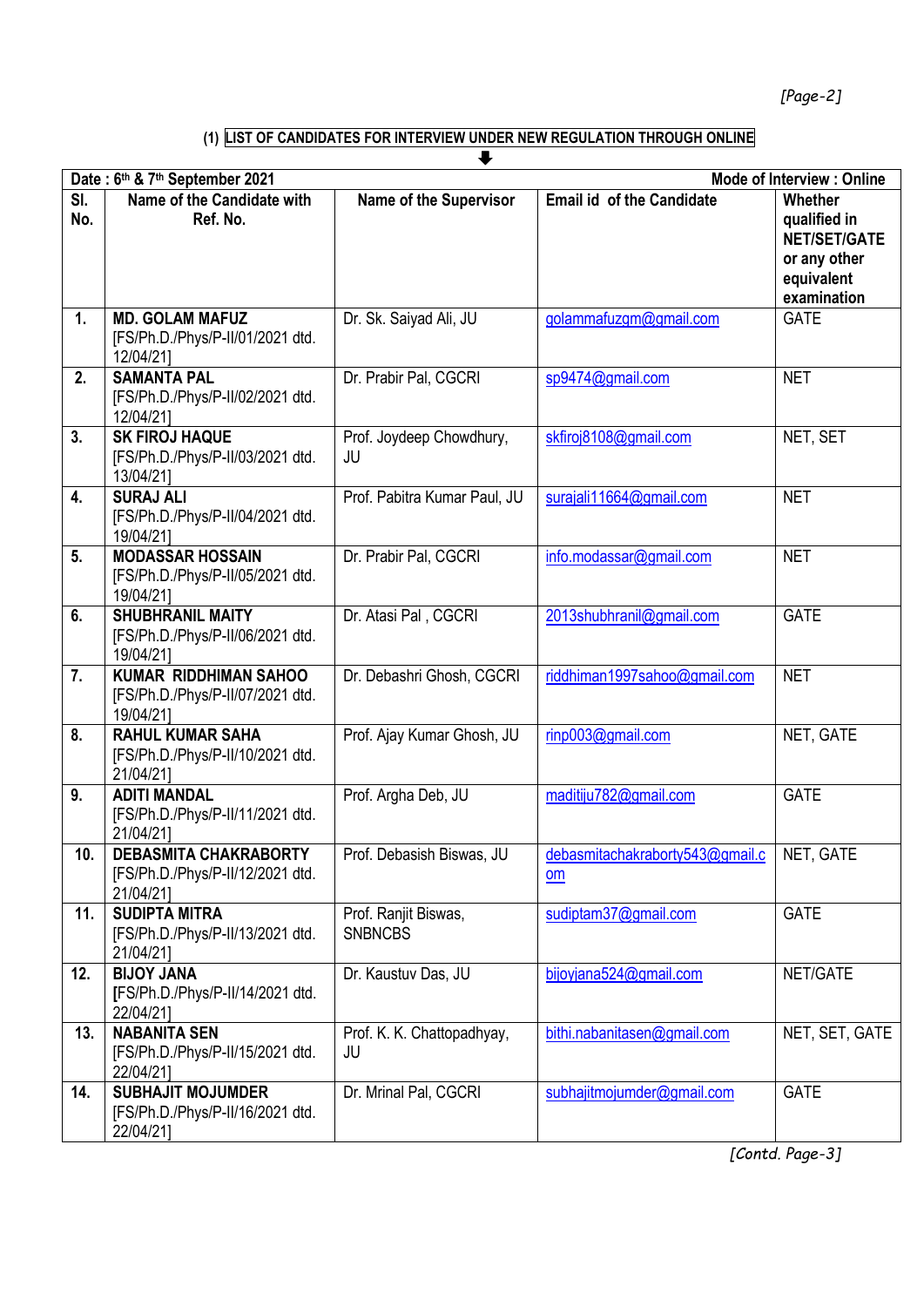**(2) LIST OF CANDIDATES FOR PRE-SUBMISSION SEMINAR FOR SUBMISSION OF THE THESES**

|            | u                                                                                                                                                  |                                                                                                                                                               |                                                                                                                                                                                                                                                     |                                |                                                                  |  |  |
|------------|----------------------------------------------------------------------------------------------------------------------------------------------------|---------------------------------------------------------------------------------------------------------------------------------------------------------------|-----------------------------------------------------------------------------------------------------------------------------------------------------------------------------------------------------------------------------------------------------|--------------------------------|------------------------------------------------------------------|--|--|
|            | <b>Mode of Seminar: Online</b><br>Date: 6th & 7th September 2021                                                                                   |                                                                                                                                                               |                                                                                                                                                                                                                                                     |                                |                                                                  |  |  |
| Sl.<br>No. | Name of the candidates,<br>Index No. & Email Id.                                                                                                   | Name of the<br>Supervisor/s                                                                                                                                   | <b>Proposed Title of the</b><br><b>Thesis</b>                                                                                                                                                                                                       | Date of<br><b>Registration</b> | Date of<br><b>Publication</b><br>of Course<br><b>Work Result</b> |  |  |
| 1.         | <b>SHOUMI ROY</b><br>Index No.: 39/15/Phys./23<br>Email:<br>shoumiroy7@gmail.com                                                                   | Ajay Kumar Ghosh<br>Dept. of Physics,<br>J.U., Kolkata-<br>700032                                                                                             | "Complex<br>susceptibility and<br>pinning potential in<br>low anisotropic<br>superconductors".                                                                                                                                                      | 23.04.2015                     | Not Attached.                                                    |  |  |
| 2.         | <b>SOUVIK HALDAR</b><br>Index No.: 159/15/Phys./24<br>Email:<br>souvik.haldar007@gmail.com                                                         | Ajay Kumar Ghosh<br>Dept. of Physics,<br>J.U., Kolkata-<br>700032                                                                                             | "Disordered layered<br>structure coupling<br>effects in<br>superconductors".                                                                                                                                                                        | 07.10.2015                     | 10.01.2017                                                       |  |  |
| 3.         | NEEPAMALA GIRI<br>Index No.: 37/16/Phys./24<br>Email:<br>neepamalgiri@gmail.com                                                                    | Dr. Ruma Roy<br>Dept. of Physics,<br>J.U., Kolkata-<br>700032                                                                                                 | "Experimental<br>Investigation of<br>Magnetic and<br>Dielectric properties of<br>Metal Oxides".                                                                                                                                                     | 15.04.2015                     | 10.01.2017                                                       |  |  |
| 4.         | <b>KARTIK ADHIKARI</b><br>Index No.: 63/16/Phys./24<br>Email:<br>kartikadhikari5@gmail.com                                                         | Dr. Anjan Barman<br>Dept. of CMP&MS,<br>SNBNCBS,<br>Kolkata-700106                                                                                            | "Spin Dynamics in<br>Ferromagnetic<br>Nanostructures".                                                                                                                                                                                              | 26.04.2016                     | 24.04.2017                                                       |  |  |
| 5.         | PAYEL BANERJEE<br>Index No.: 147/16/Phys./25<br>Email:<br>payelbanerjee54@gmail.com                                                                | Prof. T. K. Ballabh<br>Dept. of Physics,<br>J.U., Kolkata-<br>700032                                                                                          | "Design and<br>Evaluation of fast and<br>efficient clustering<br>algorithms for high<br>data volume using<br>hardware/software<br>Methodologies".                                                                                                   | 17.08.2016                     | 12.03.2018                                                       |  |  |
| 6.         | <b>ANUPAM MAITY</b><br>Index No: 196/16/Phys./25<br>Email Id:<br>rajamaity90@gmail.com<br>*Req.: Synopsis                                          | Dr. Debasish<br>Biswas,<br>Dept. of Physics,<br>J.U., Kolkata-<br>700032<br>Prof. Dipankar<br>Chakravorty, INSA<br>Em. Scientist,<br>IACS, Kolkata-<br>700032 | Dielectric and<br>Magnetodielectric<br>Properties of<br>Nanocomposites<br>comprising of<br>Mesoporous Oxide-<br>Metal Nanowire and<br>Mesoporous Oxide-<br>Nanoglasses suitable<br>for Supercapacitor or<br><b>Magnetic Sensor</b><br>Application". | 16.11.2016                     | 15.05.2019                                                       |  |  |
| 7.         | <b>ABHIJIT GHOSH</b><br>Index No: 80/14/Phys./23<br>Email Id:<br>abhijit3034@gmail.com<br>*Req.: New Thesis with Title,<br>Letter of Title Change. | Dr. Debasish<br>Biswas,<br>Dept. of Physics,<br>J.U., Kolkata-<br>700032<br>Dr. S. S. De<br>IRP&E, C.U.                                                       | "Studies on the effects<br>of lightening generated<br>electric field upon<br>some parameters of the<br>lower atmosphere".                                                                                                                           | 25.04.2014                     | 31.10.2014                                                       |  |  |

*[Contd. Page-4]*